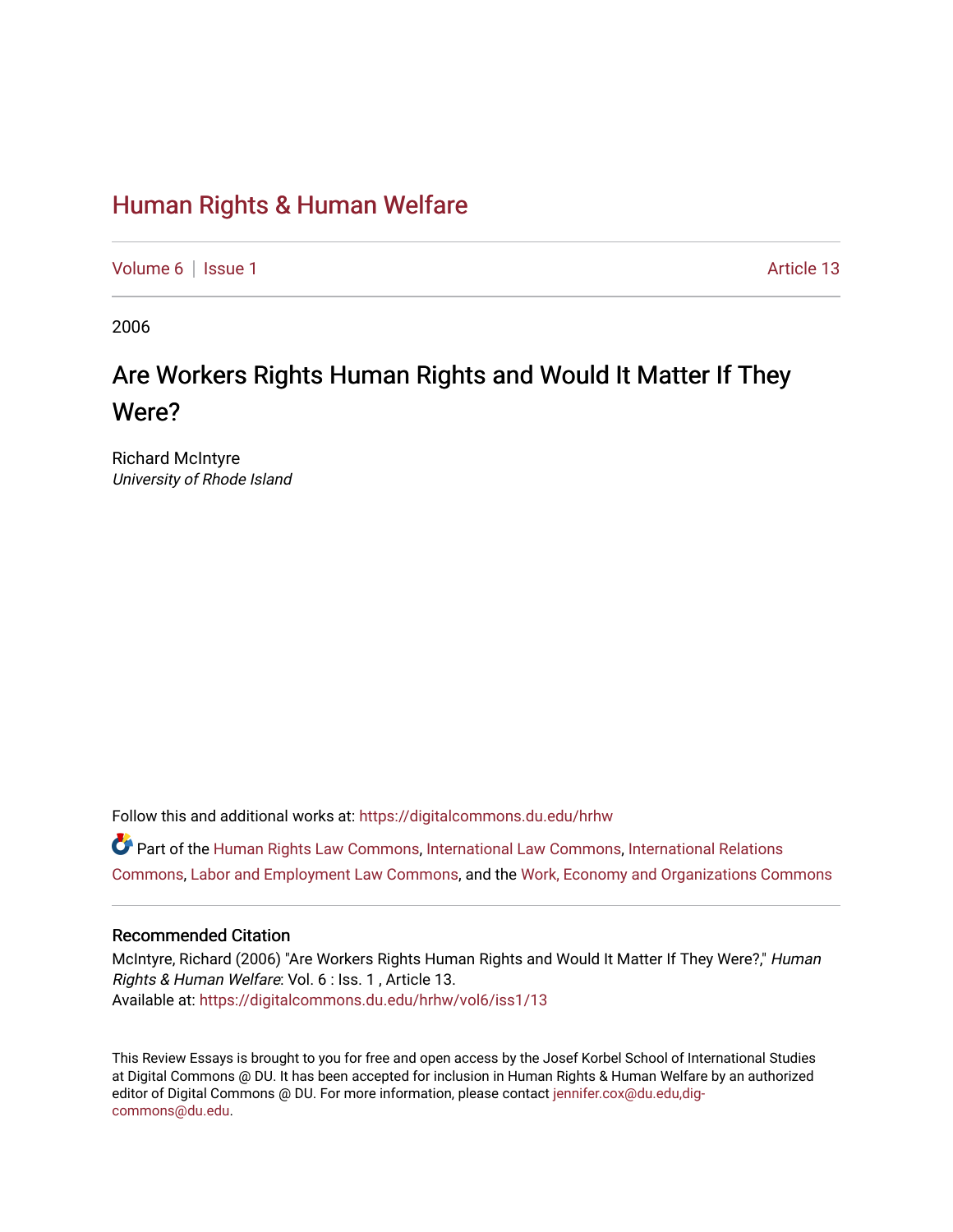

# **Are Workers Rights Human Rights and Would It Matter If They Were?**

**By Richard McIntyre** 

**Slaves to Fashion: Poverty and Abuse in the New Sweatshops by J.S. Ross. Ann Arbor: University of Michigan Press, 2004. 396pp.** 

**Can Labor Standards Improve Under Globalization? by Kimberly Ann Elliott and Richard B. Freeman. Washington: Institute for International Economics, 2003. 175pp.** 

In the summer of 1997, Nguyen Thi Thu Phuong died making Nike sneakers in a factory in North Vietnam. She was struck by a piece of shrapnel that flew out of a machine that a co-worker was fixing, and died instantly. Nike's response to this and similar incidents at the time was "we don't make shoes" (Larimer, 1998). This was technically true, as Nike's business strategy from its beginnings has involved outsourcing all manufacturing to subcontractors in Asia. Chief executive Phil Knight devised this total outsourcing strategy while he was at Stanford Business School in the early 1960s. Initially Knight subcontracted with firms in South Korea, then under military dictatorship, and Taiwan, at the time a one party state; but by the early 1990s, most production had shifted to lower cost countries such as Vietnam and Indonesia.

Nike's move to Indonesia coincided with a period of labor unrest there, but Nike officials insisted that labor conditions in sub-contractor plants was not their concern. Even where legal violations occurred, Nike's general manager for Jakarta operations said, "I don't know that I need to know" (Spar and Burns, 2000).

Media attention to factory conditions in developing countries grew in the 1990s, and exploded in 1996 after the National Labor Committee revealed that the clothing line endorsed by media celebrity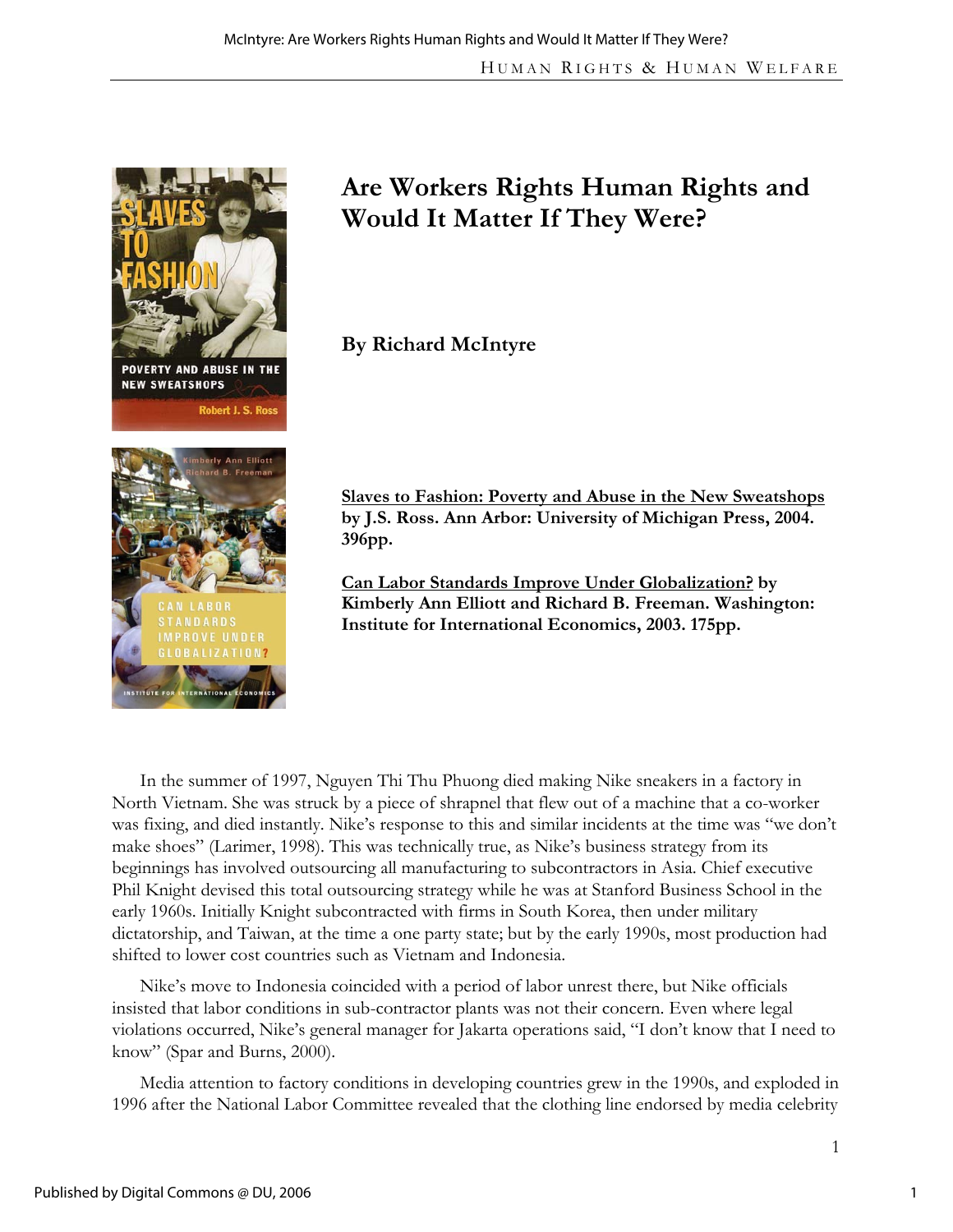Kathy Lee Gifford was made by child workers in Hinduras. In 1997, the popular comic strip *Doonesbury* ran a week's worth of strips satirizing conditions in plants run by Nike sub-contractors in Vietnam.

Following Congressional hearings, President Clinton convened the Apparel Industry Partnership, which was meant to be a meeting ground for the companies and their critics. This led to the creation of the Fair Labor Association (FLA) in 1998. Nike joined the Partnership, and was a charter member of the Association in November 1998, as it began to move from denial to engagement.

The FLA was troubled from the start: the major labor unions and faith-based groups refused to sign the charter because of its weak monitoring provisions and its failure to ban production in countries where freedom of association and collective bargaining were illegal. Several of the companies walked away because they refused to allow human rights groups to participate in monitoring. Student organizations saw the FLA largely as a tool of the companies and formed their own competing monitoring organization, the Workers' Rights Consortium (WRC), a group that was initially anathema to the corporations because it demanded complete disclosure of corporate subcontracting networks.

Seven years later Nike voluntarily disclosed information on the nearly 800 factories that produce Nike Brand shoes, clothes, and apparel. This move was part of a comprehensive corporate responsibility report covering both labor and environmental conditions in its subcontracting network. Veteran sweatshop activist Charles Kernaghan of the National Labor Committee called the disclosure "a significant step that will blow away the myth that companies can't release their factory names because it's proprietary information. If Nike can do it, Wal-Mart can do it" (Bernstein, 2005).

The FLA and the WRC have cooperated successfully on several campaigns and a significant group of trade unions left the AFL-CIO partly for the express purpose of organizing Wal-Mart. It would seem, then, that this upsurge has led to some important, concrete changes. At the same time, the student movement, so vibrant in the late 1990s, seems exhausted in some places, and the end of the Multi Fiber Agreement, the treaty that served as a quota system for international textile trade, has led to a flood of imports from China, nearly the lowest of the low standard producers (Kaufman and Chekdel 2004).

#### മാരു

We might now pause to ask ourselves how general and significant the problem of the new sweatshops is, and how effective the institutional change following from the activism of the late 1990s is likely to be in combating them. In doing so, we might also try to discern whether sweatshops are primarily a human rights problem or an economic problem, and whether that separation can even be sustained.

Journalistic descriptions of the new sweatshops paint a picture as severe as anything in Marx or Dickens. In <u>No Logo</u> (2000) Naomi Klein described a world in which not just jobs are fleeing to the poorest countries but in which the very nature of the employment relationship was changed as the Nike model became generalized. Employers competed with each other to see who could lay off the most workers and most vociferously deny responsibility for labor conditions. Firms like Nike and Levi's became bargain hunters in the global labor mall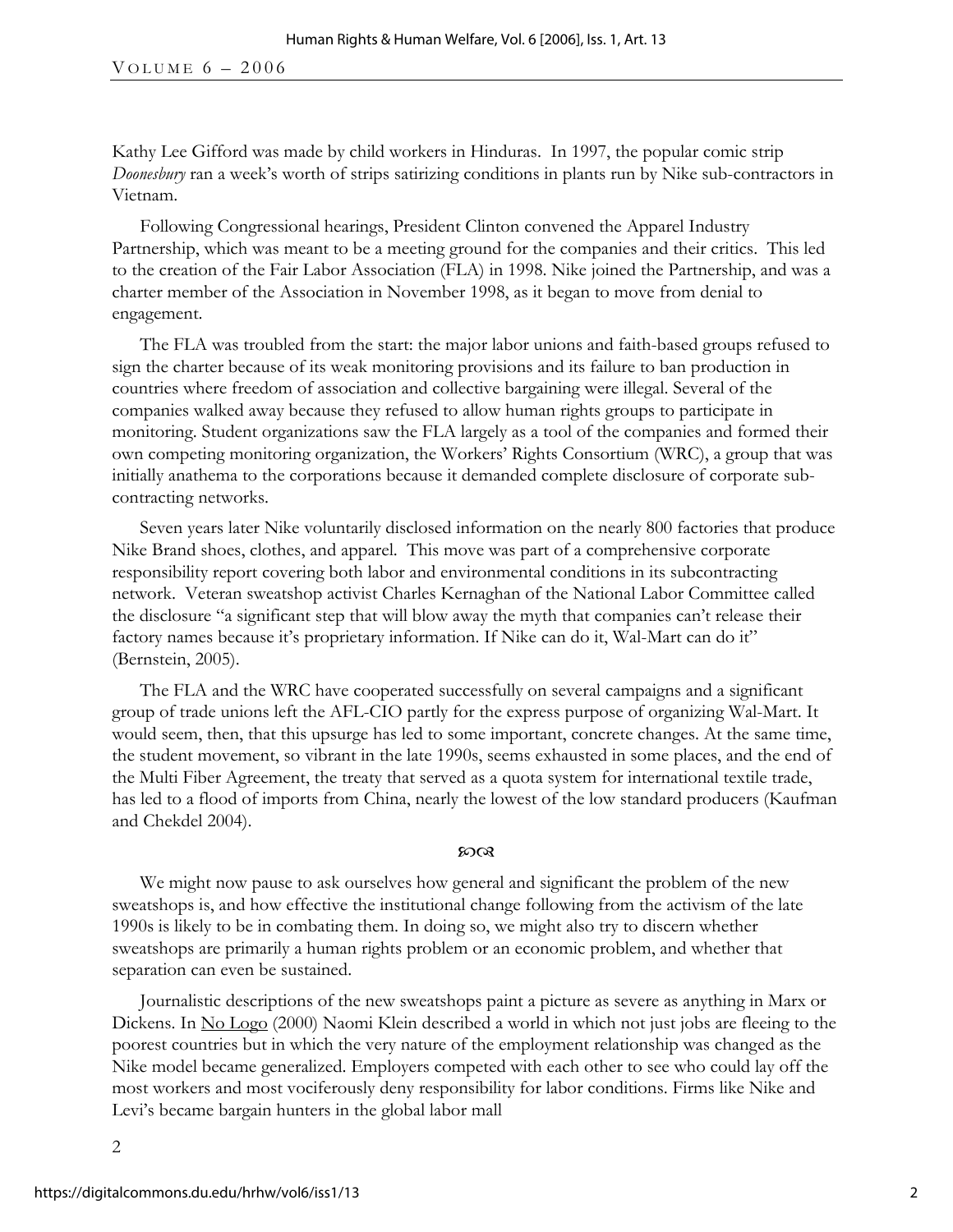Klein documents the worldwide explosion of "free trade zones" in which nearly 30 million workers work under essentially lawless conditions.<sup>1</sup> The stories documented by Klein and by Robert Ross, in his more academically grounded but mostly popularly written book, Slaves to Fashion, have a certain mesmerizing sameness to them: young women engaged in low skilled, tedious work for Hong Kong, Taiwanese, or Korean sub-contractors, with military style, abusive management, and below-subsistence wages. Management's only goal seems to be to extract the maximum amount of work from each worker in every hour and the maximum number of working hours per day.

The presence of free trade zones tends to drive down conditions in the rest of the country. Migrants, not natives of the local community, are hired and younger workers are preferred for their naïveté. Ross captures the social landscape produced by the free market, global labor exchange clearly in his report on a field visit to Guangdong province in China:

*[N]otorious for high accident rates and its bleak landscape of foreign owned factories and dormitories…the absence of a normal community life for the workers was striking. With long workweeks and few days off, the workers had little leisure time, even if there were facilities for gathering or for informal recreation. Separated by outside walls with guards at the gates, the workers could leave when they were off from work, but within quite long distances of these compounds there was literally nothing but more factories* (Ross: 110).

It is the journalist, Klein, who provides the more telling generalization: "The transience woven into the fabric of free trade zones is an extreme manifestation of the corporate divestment of the world of work which is taking place at all levels of industry" (Klein, 2000: 229).

Ross does a careful job of providing a precise definition of a sweatshop, and presents some reasonable quantitative measures of the extent of sweatshop production in a single, important industry. Klein and other journalists do a better of job of showing the extent to which the violation of basic rights on the job has become standard practice both within the United States and in the new global production networks. This is not just a job flight story, then, but a flight from jobs and the moral obligations accompanying them, as these were understood in the period from the 1940s through 1980.

Ross argues that in the apparel industry, this tendency is produced mainly by globalization and the concentration of power in the hands of the large retail trades. His book is especially adept at for dispelling the notion that sweatshops are primarily a developing country problem, or that the existence of sweatshops in the U.S. is due to the large numbers of immigrants in the last 20 years. He begins his book by giving a precise definition of a sweatshop, and then a clear and informed estimate that there were about a quarter of a million sweatshop workers in the U.S. in 2000.

Ross adopts the Government Accountability Office definition of a sweatshop: "a business that regularly violates wage or child labor laws and safety and health laws" (26). Though it excludes many people working under poor conditions at low pay, this definition is the most useful for research, as it is the basis for most data gathering and it has the virtue of defining a group of workers who are "super-exploited," i.e., who in practice are not afforded the social protection of labor and health laws that became part of the social and historical element in the value of labor power in the  $20<sup>th</sup>$ century.

-

<sup>&</sup>lt;sup>1</sup> According to Bales (2000), this is roughly equal to the number of people working under conditions of slavery and involuntary servitude.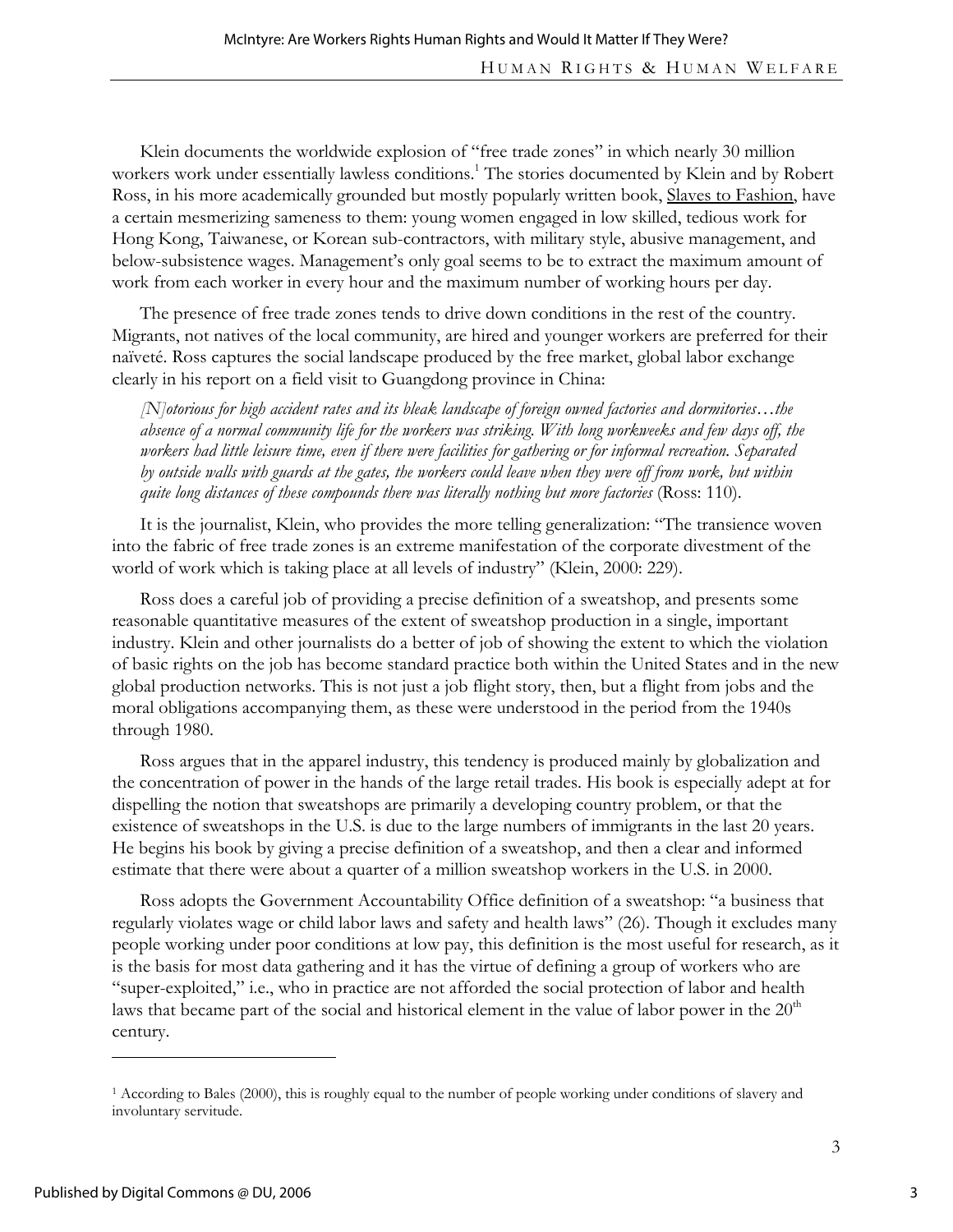Undocumented immigration *is* a condition of existence for the new American sweatshop. But, as Ross points out, large numbers of immigrants need not mean sweatshops, as the Puerto Rican wave of immigration to New York City in the 1950s demonstrated. It is globalization, with the accompanying decline in union power and in the State's inability (or unwillingness) to regulate labor markets that has encouraged the growth of sweatshops, and the concentrated power of the mass retailers that has called them into being. The existence of an easily exploitable pool of undocumented immigrants facilitates the growth of sweatshop conditions.

Sweatshop labor is not quantitatively dominant either in the world economy or in the United States. Yet one can argue that it is dominant as an historical tendency, to the extent that it imposes conditions on other forms of work, changing them in accordance with its own characteristics. The aspect of sweatshop labor that seems to give most direction to the present moment is what Klein calls the "corporate divestment of the world of work," or what alternatively we could call the growth in social distance between employer and employee.<sup>2</sup> This is both an economic problem, which shows up in the decline in real wages and growing income inequality in the U.S., and rising unemployment in the E.U., and a problem of moral philosophy: what do we owe to those with whom we are in a market relationship?

#### $20Q$

Ross argues that there is a vast gap between the way mainstream economics understands these problems and the way other social scientists and ordinary citizens do. This is certainly correct, and is largely because of the inability of mainstream economics to incorporate moral philosophical questions in any meaningful way, despite economics' descent from that older discipline. For instance, Paul Krugman and other sweatshop defenders put forward the "better than" argument: if people choose to work in sweatshops, then this must be better to them than the alternatives (Krugman, 1997). This standard economists' ruse can be picked apart almost too easily. As Ross demonstrates, the "better than" argument is a slippery slope: working in a sweatshop is better than picking through the trash heap which is better than prostitution which is better than bonded labor which is better than slavery which is better than death. So by Krugman's logic, two cheers for slavery?<sup>3</sup>

But there are important orthodox economists who do handle these issues with some subtlety. The most important of these is Dani Rodrik, and in many ways Freeman and Elliott's book can be seen as following in the line of Rodrik's work, especially his 1997 book Has Globalization Gone Too Far?<sup>4</sup>

Rodrik argued that increasing international economic integration reduces labor demand but also makes it more sensitive to price, or more elastic to use the standard jargon. So while there may be gains from trade, there are also losses, and we need to investigate both the size of each and who

 $\overline{a}$ 

<sup>2</sup> Social distance as the hegemonic tendency in contemporary employment relations is developed in McIntyre and Ramstad 2004. This concept flows from and is most consistent with the institutional tradition in labor economics. See also Greenhouse (2005) for journalistic evidence of the increasing normality of super-exploitation. The concept of historical tendency is more common in the Marxist tradition. See especially Hardt and Negri (2004): 140-153.<br><sup>3</sup> Mainstream economists rarely ask why these are the only relevant choices.<br><sup>4</sup> This book and <u>Can Labor Standa</u>

International Economics, a generally pro-free trade think tank.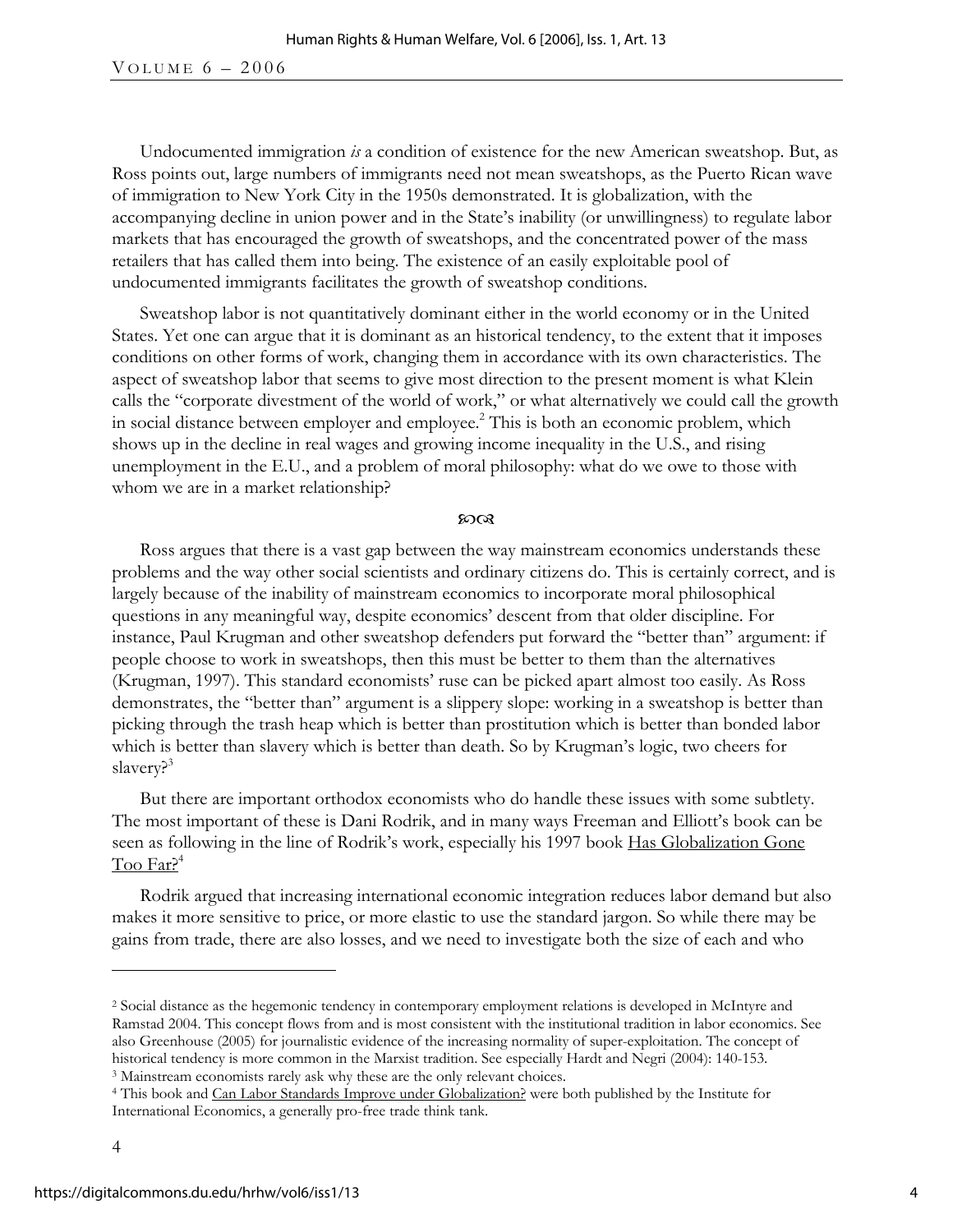bears them. But Rodrik explicitly introduces social considerations. Whereas the International Trade Organization proposed after World War II had an entire chapter devoted to labor conditions, the World Trade Organization (WTO) has nothing to say about conditions of production, with the sole exception of prison labor. If the "embedded liberalism" of the 1940s through the 1970s promised workers a rising standard of living and a social safety net in return for accepting the vagaries of the market, the neo-liberal thinking of the contemporary period abstracts from this: the social contract has been broken.

But the norms underlying that contract have not disappeared. For instance, Congressional supporters of the Child Labor Deterrence Act of 1996 mainly represented districts that would not benefit materially from its passage. "…the prevailing norm is that it is not acceptable to reduce the living standards of American workers by taking advantage of labor practices that are vastly below those enshrined in U.S. labor standards" (Rodrik 1997: 34). Since the 1930s, U.S. law has recognized that restrictions on free contract are reasonable in the case of unequal bargaining power: the 8-hour day, the minimum wage, and occupational health and safety are all premised on the principle of the "blocked exchange:" it is in society's interest to prevent or block some voluntary exchanges when bargaining power is wildly unequal and especially where the weaker part is desperate.<sup>5</sup> Thus globalization helps undermine 60 years of labor law and the social understanding that law represents.

Whether trade intervention is the right policy to deter such practices is another question, but Rodrik points out that it may be. The legitimacy of trade rests partly on its compatibility with domestic norms. European integration shows both that shared norms make integration easier and that deep integration makes differing norms harder to maintain.

Freeman and Elliott's work is in a similar vein. They argue that one cannot analyze policy without taking social norms into account. However, rather than providing a warning to orthodox economists that globalization might be undermining the conditions of its own existence (Rodrik's point), their goal is to convince fellow economists that trade and labor standards are complementary rather than competing methods for improving social well being. Their method is corny, and clearly directed towards economists. "The demand for labor standards" is attributed to consumers who have consistently shown in survey and game theoretic research the willingness to pay higher prices for the benefit of others. The supply of standards" flows from firms who find it profitable to raise standards given pressures exerted on them by "vigilantes and verifiers"—in other words, the FLA, the Workers' Rights Consortium (WRC), the National Labor Committee and similar groups. The market for labor standards is imperfect, they argue, because of information problems: information regarding working conditions is costly to obtain and requires cooperation from companies, activist groups, and third-party, non-governmental organizations.

Non-economists may find this all a little silly, but it does serve the purpose of translating the problem into familiar economists' language. They also do a good job in distinguishing between the different kinds of activist groups and argue that competition among these groups improves the "market for standards." As important, they demonstrate the absence of sweatshop workers

 $\overline{a}$ 

5

<sup>5</sup> We might also note that the Wagner Act did not just declare government neutrality with regard to freedom of association and collective bargaining, but committed the government to actively encouraging such practices. The history of Congress's unwillingness to ratify ILO conventions on these issues is covered in McIntyre and Bodah (2005).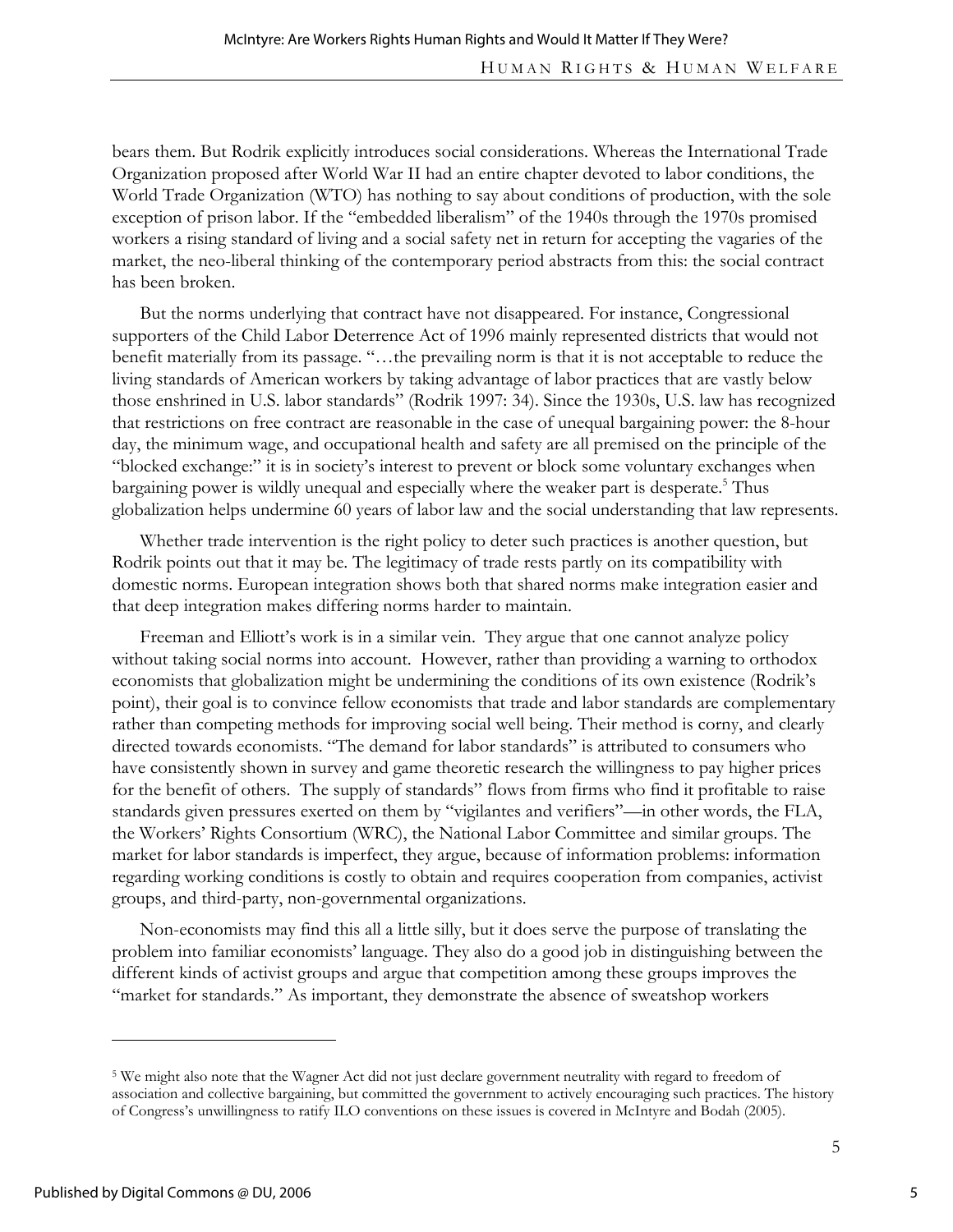themselves from these debates. I will argue below that this is the most important and difficult issue on the labor standards agenda, and the most important contribution made by the WRC.

Critics of incorporating labor standards in trade agreements or giving teeth to International Labor Organization (ILO) conventions have used this absence to argue that developing country workers don't want labor standards as it will reduce their employment chances.<sup>6</sup> It is certainly true that many political leaders in poor countries say both that they don't want standards and that such standards are a form of Northern protectionism impinging on their sovereignty. That such leaders have already given up so much of their countries' sovereignty to the IMF and other international organizations apparently is irrelevant: sovereignty can be given up except in so far as it might benefit poor working people (French 2002).

But do poor country workers object to standards? The best evidence available indicates the answer is "not really." Drawing on a variety of survey evidence, Griffin, Nyland and O'Rourke (2002) find that Northern and Southern workers are not significantly different in their attitudes towards standards (which were overwhelmingly positive), towards the most effective multilateral enforcement mechanism (a link between the ILO and the WTO) and towards a variety of specific enforcement and compliance mechanisms such as strengthening the ILO system, removal of preferential tariffs, and denial of market access. In one of the three surveys they studied, Southern workers were significantly more likely to see incorporation of core labor standards into trade agreement as a form of protectionism.

But the labor standards-as-protectionism argument is a red herring. The main reason for promoting a social clause in trade agreements is not North-South but South-South competition. The small gains achieved by some workers in Mexico are now threatened by competition from China. As Ross argues, "…the ferocious competition of the last few years and the coming decades is between developing countries"  $(299)$ .<sup>7</sup>

#### മായ

The last chapters of both books are disappointing. Ross lays out what he calls three pillars of decent work: workers and their unions; middle class reformers as both a political force and as representative of consumers; and government regulation. For rebuilding union strength, he rounds up the usual suspects—card check elections, first contract arbitration, elimination of captive audience meetings, greater international solidarity—but doesn't tell us how to get these things. For shifting government priorities he notes appropriately that unless and until trade laws are administered as if labor rights were central to the human rights mission, government action will be lacking. But how do we encourage such thinking? With consumers he encourages close monitoring of the forthcoming sweat-free labeling of the FLA and buying more expensive clothes in the hopes that this will allow retailers and contractors to pay more for their production.

 $\overline{a}$ 

 $\delta$  As Ross notes, these critics do not attribute the same thinking to workers in sweatshops in the United States.<br>
<sup>7</sup> Of course labor standards can be used for protectionism but it does not follow that they are protect

For instance, the ILO has historically taken account of the specific level of development of countries when addressing the enforcement of labor standards.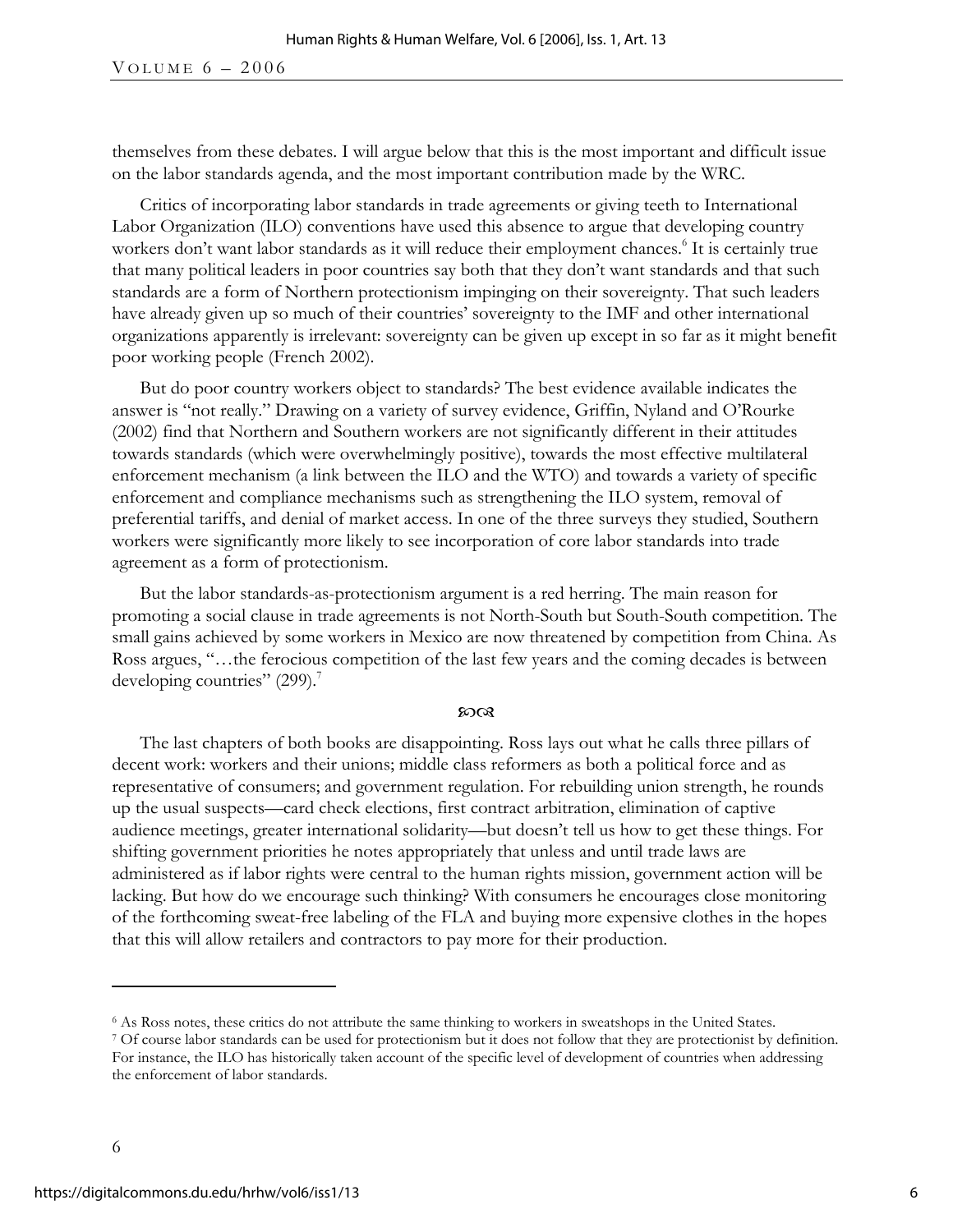Freeman and Elliott place even more hope on consumers. Even having read the game theoretic and survey evidence presented in Can Labor Standards Improve Under Globalization?—that consumers will pay more for sweat free products—most of my students are dubious. People answering surveys or playing games generally want to appear virtuous, but when they actually get to the mall them may be ruled by fashion, whim or what they had for lunch instead.

In any case, placing hope in the consumer is an outgrowth of the old economist's trope of consumer sovereignty, as if it is the little consumer in the end who is really directing Wal-Mart.<sup>8</sup> Freeman and Elliott's recommendations for running more effective activist campaigns are a little better, although some are platitudes such as making the ILO website more user friendly. Others may seem ridiculous to those in the field. For example, asking organizations that have a staff that can be counted on, at most, two hands and is run on a shoestring budget to broaden the targets of their campaigns smacks of cloistered fantasy.

It is likely that practitioners will be able to find their own way in defining the strategies of their organizations. Instead of moving immediately to policy solutions, academics may be able to make a different kind of contribution. Strategies to encourage the workers themselves to participate, to create a greater desire for worker rights, and sorting out the slippery slope problem mentioned above are areas where labor relations scholars, critical sociologists, and political economists and philosophers could make a real contribution.

Space constraints allow me merely to indicate what these contributions might be. Ross and others have criticized the Workers' Rights Consortium for trying to deal with the sweatshop problem one factory at a time. While the WRC approach is unlikely to reverse the historical tendency towards super-exploitation *on its own*, it does make a unique contribution. More so than the other "verifier" or "vigilante" groups, the WRC is concerned with building local organizing capacity. While this is not explicitly part of their mission, and WRC staff is reluctant to talk about it, WRC investigations are clearly oriented toward increasing the capability of working people themselves to monitor and report on working conditions.

The resurgence of the "labor problem" in the U.S. in the late 1990s surprised many commentators (French 2002). More broadly, the social science consensus that labor movements are in severe and general crisis may be misleading, once we move our gaze away from the U.S. and a few other rich countries. In important recent books, Beverly Silver (2003) and Jefferson Cowie (1999) have argued that while deindustrialization and management opposition have created such a crisis in the U.S., working classes have also been created and strengthened in favored new investment sites such as South Korea, Brazil, Mexico, and South Africa. Journalistic evidence exists that a tide of protest and dissent is now rising in China (French 2005). While one cannot take seriously the structural argument of the Communist Manifesto that through capital accumulation the capitalist class creates its own gravediggers, it is in fact the case that simultaneous industrialization and deindustrialization provokes organizing in new industrial centers, as well as by those trying to defend the hard won gains of the past. The trick is to document the existence of a community of fate

 $\overline{a}$ 

<sup>8</sup> See DeMartino (2001) for a penetrating critique of this idea.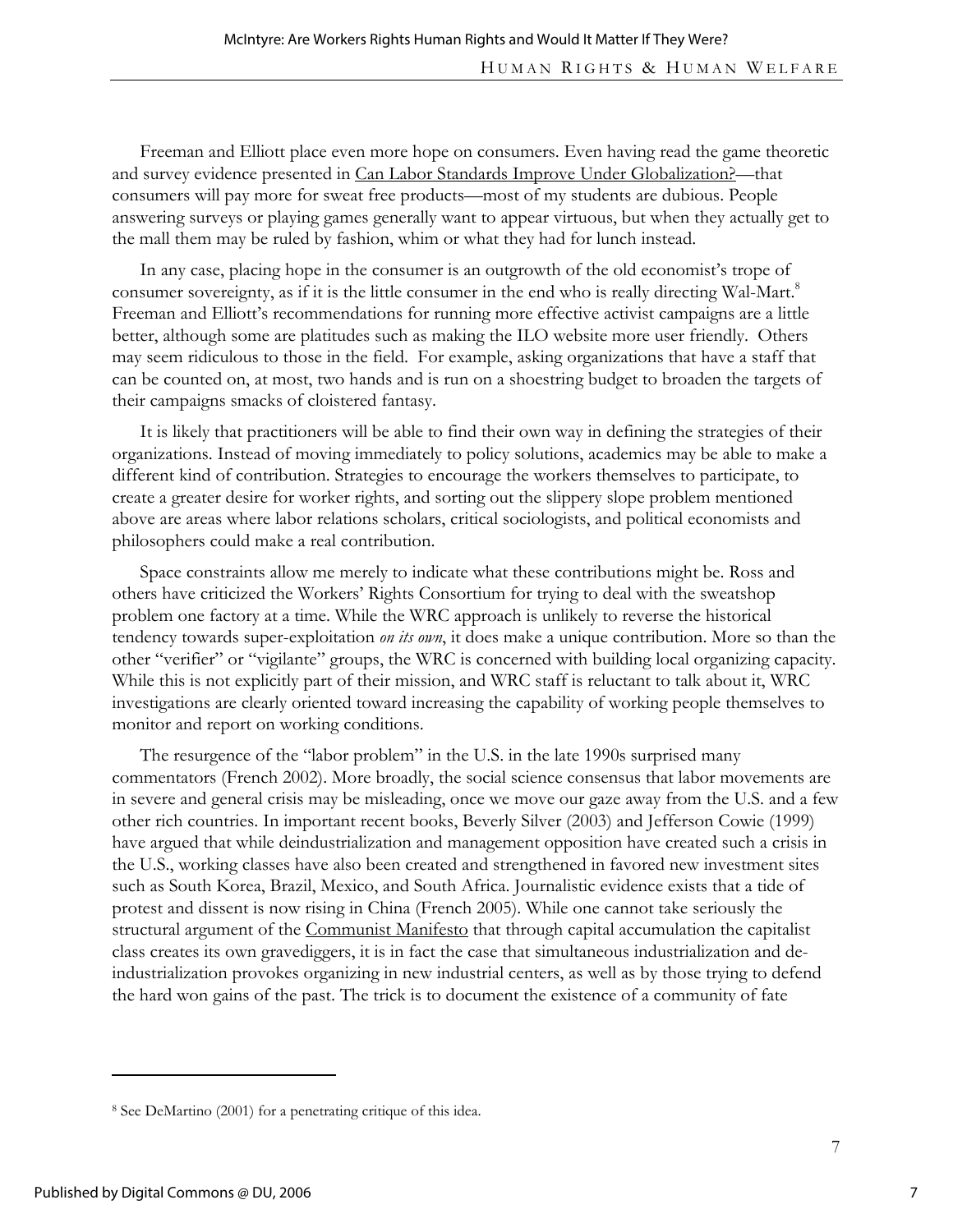between the geographically dispersed and racially and economically diverse groups of workers, something that the WRC has begun to do.<sup>9</sup>

That the WRC represents colleges and universities also puts them in a unique position. Certainly universities have become more like corporations, especially as public funding has dwindled. And certainly the identity politics of the 1980s and 1990s, for whatever positive outcomes it might have led to, distracted a whole generation of students and faculty from the problems of exploitation and super-exploitation. But as Klein writes, university campuses "with their residences, libraries, green spaces, and common standards of open and respectful discourse,  $\alpha$  a crucial, if now largely symbolic role: they are the place left where young people can see a genuine public life being lived" (Klein 2000: 101).

One should not essentialize the political effects of students and student-based groups. Ross does a good job of distinguishing between the turn of the 21<sup>st</sup> century student activists and those of the 1960s. While expressing sympathy—and sometimes identification with—a socialist vision, the members of United Students Against Sweatshops that Ross interviewed preferred to identify themselves as anti-corporate, finding the word "socialism" to be too much of an historical burden. Though less inclined to see the labor movement as "part of the problem" than their 1960s forerunners, their politics are so closely linked to local and communitarian concerns and to identity politics that socialism—the traditional politics of the left wing of the labor movement—really does not capture their consciousness. "If the socialists of the 1960s were sociology students with economic ideas, this decade's radicals are international studies students with vegetarian anarchist culture" (Ross: 261-62).

But political consciousness does not necessarily explain the actual effects of USAS and the WRC either. However anarchist the more radical students may be in spirit, the result of their work is to allow some progress on the more traditional goals of the labor movement. The WRC and USAS are in no way a global challenge to "corporate capitalism." They do challenge the dictatorship of the global factory, but they do so as reformers, not revolutionaries. As one sympathetic critic puts it, "The proximate goal of the WRC is thus to involve corporate universities in negotiations with corporate behemoths such as Nike and Reebok, so that the billions of dollars worth of consumer goods marketed by these corporate behemoths in our consumer society can be produced under marginally less exploitive labor conditions" (Isaac: 6-7).

The WRC is not a mass movement, nor are its constituent organizations. Were the WRC to achieve its goals, mass production and consumption of overpriced, branded products would still exist, as would the corporate exploiters that sell them. Sweatshop conditions might be lessened, but exploitation (if not super-exploitation) would still exist. In other words, not only is this not revolutionary, is not even revolutionary reform.

It *is* a small effort to develop a moral response to human indignity. It is a partial response to a global problem and it can, in some times and places, concretely improve the material living standards, solidarity and freedom of some of the most exploited people on the planet. In doing so, because of its unique base in the radical students of the millennium generation, the WRC and USAS

 $\overline{a}$ 

<sup>9</sup> We might also mention here activities like Jobs with Justice Kentucky-Sonora Workers Exchange, which built solidarity between unemployed American workers and Mexican workers who had "taken" their jobs.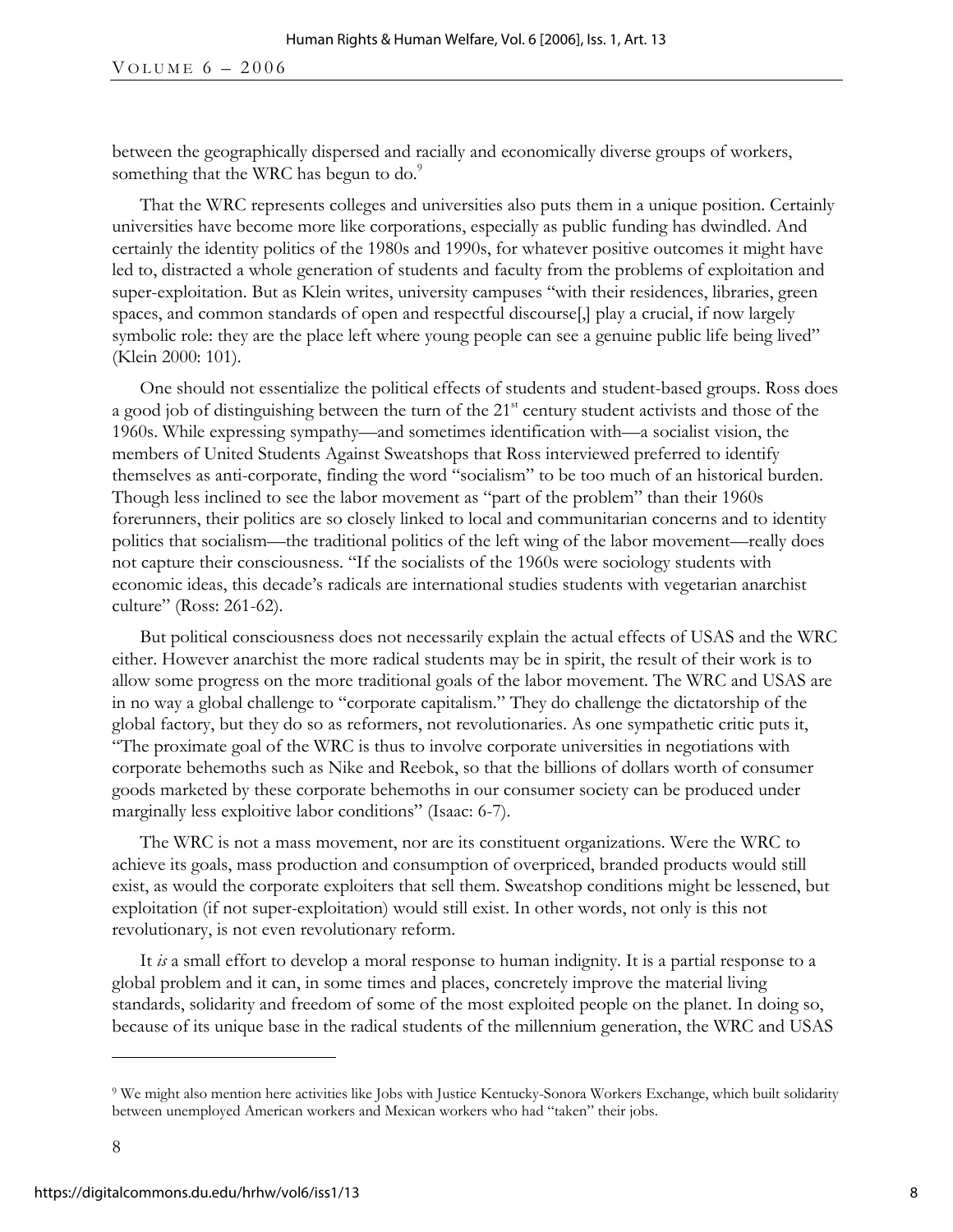may encourage both capacity to act in the poor countries and a greater desire for justice in the United States.

#### $20Q$

Generating that desire might be easier if academic analysts of global labor problems were more attentive to the moral and philosophical elements of those problems. Freeman and Elliott (and more especially Rodrik) stand out amongst economists in at least being willing to think about these questions, but their training makes them amateurs. Ross is not so professionally handicapped, but the philosophical issues are not his focus either.

Labor relations scholars are just beginning to deal with these issues. In Workers Rights as Human Rights, editor James Gross gathers together a variety of viewpoints on the current U.S. and international labor rights situation. But while Gross titles his lead chapter "A Long Overdue Beginning: The Promotion and Protection of Workers Rights as Human Rights," he provides no theoretical argument as to why "workers' rights" should be considered human rights. Lance Compa, the author of the Human Rights Watch report on labor rights in the United States, provides a chapter that summarizes that report, in which the human rights-"workers' rights" connection is everywhere asserted but never explained. On the last page of his article he writes,

*[S]o long as worker organizing, collective bargaining, and the right to strike are seen only as economic disputes involving the exercise of power in pursuit of higher wages for employees or higher profits for employers, change in U.S. labor law and practice is unlikely. Reformulating these activities as human rights that must be respected under international law can begin a process of change"* (Compa 2003: 52).

Just so. But merely reasserting the core labor rights of the ILO (freedom of association and right to bargain collectively, freedom from discrimination, freedom from forced labor, freedom from child labor) as basic human rights is not going to accomplish this goal. Another chapter in the Gross book demonstrates why. Emily Spieler (2003) writes a detailed and compelling case for occupational health and safety as a core right. Why are these other "rights" raised to the level of the core while this one is not? $10$ 

The promulgation of the core rights in 1998 was meant to simplify a dizzying array of ILO conventions.11 These four core rights, or pillars, were designed to incorporate liberal, Christian socialist and social democratic concerns so as to appeal to the most interested parties. It was thought that rights that were based on already highly ratified conventions, enabling of other rights (thus

 $\overline{a}$ 

9

<sup>&</sup>lt;sup>10</sup> The only author who addresses these issues on a philosophical basis in this book is the industrial relations scholar Roy Adams who argues in his chapter titled: "Voice for All: Why the Right to Refrain from Collective Bargaining is No Right at All," that workers do not have the right *not* to be represented, in the same way that they do not have the right to sell their physical being.

<sup>11</sup> The ILO is not the only organization attempting to frame the discourse on worker rights, but its discursive role (if not its powers of enforcement) have become influential as opposed to say the rights laid out in The International Covenant on Economic, Social and Cultural Rights, a U.N. Treaty which, significantly, the U.S. has not signed. The Declaration of Core Labor Standards was not meant to replace existing ILO conventions such as those on safety and health but in practice has done so in the broader discussion.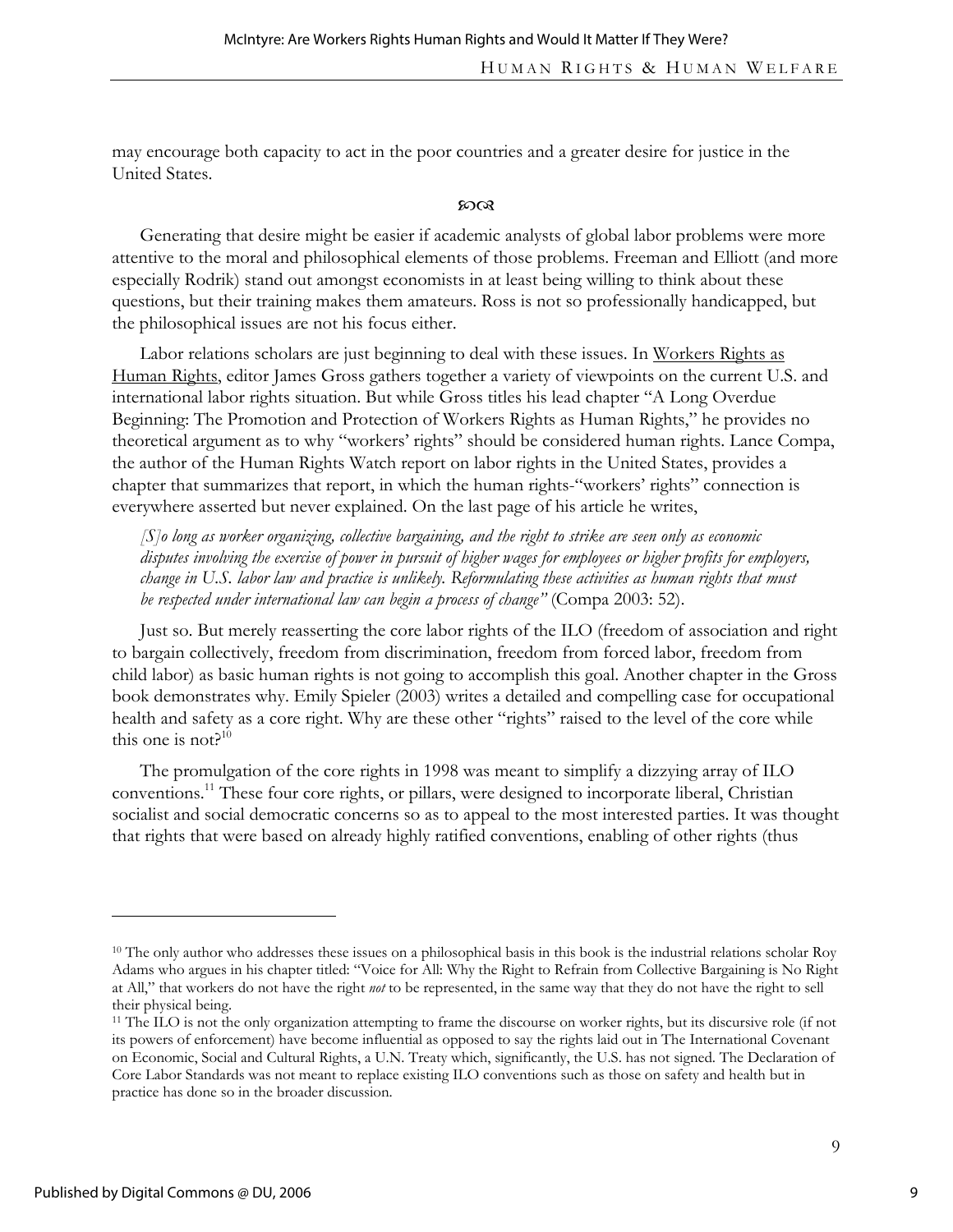collective bargaining might get you a better minimum wage and health and safety but not the other way around) and appealing to these core constituencies would garner more support.<sup>12</sup>

And this is exactly what has happened. The spread of this language of core labor rights in the years following has been remarkable, even when only lip service is being paid. But note that these conditions have been designated as rights on a purely conventional and political basis. Perhaps labor rights theorists believe that by designating something as a human right they are resting on a firmly established body of theory and research.

Alas. In the early 1990s, Etienne Balibar pointed out that we hear so little about the politics of the rights of man because such a conversation would be embarrassing. Since the middle of the  $20<sup>th</sup>$ century, "rights" as universal values and unconditional necessities have moved into the center of political discourse, but there has been very little questioning of the conditions for the formation of such rights, their forms, or their objectives.

Rights tend to function then as a foundation, self-evident and not worthy of deep investigation. The Marxist critique of rights as the basis for politics is well known. Marxists have consistently argued that civic rights cannot be fully attained without economic and social rights. In other words, political democracy can only be had when the rights of property are limited.

Capitalism creates the fantasy of a society in which individuals are free from any essential dependence on others, in which society appears to be nothing more than "a collection of Robinson Crusoes," as Milton Friedman put it. While a discourse of the rights of man is mostly consistent with such a vision, the right of the citizen to be involved in organizing the economic life of the community is not. Thus a politics of rights is contradictory and should be understood to have complex social effects. It is precisely in this sense that the student anti-sweatshop movement has the potential to open up something beyond the moderate (or "reformist") reforms discussed by Isaac.

For something to be proclaimed as a "right" it must be seen as natural and unconditional—yet rights have a history. They are proclaimed at particular points in history for particular reasons. The post-World War II revival of "rights talk" paid little attention to worker rights as human rights, and most labor organizations were unwilling to assert their agenda in such language. In the U.S. this began to change in the 1990s, largely driven by the anti-sweatshop movement. But as we have seen, this has not been accompanied by much reflection on how rights are constituted.

Why do certain claims for (labor) rights become accepted at certain times and with what effects? In the U.S., labor policy is contradictory in the following sense: domestically, workers have few "rights" and these are limited to a narrowly defined set of individual rights. Internationally though, the U.S. government and important corporations often need to project an image of freedom and progress, and supporting certain labor rights is part of this image. The definition of those rights changes given the shifting nature of U.S. foreign policy. This contradiction at times creates the space for challenging and broadening the definition of rights both domestically and internationally.<sup>13</sup>

-

<sup>&</sup>lt;sup>12</sup> Based on author's interview with Steve Pursey, office of the Director General, ILO, Nov. 2002.<br><sup>13</sup> Nelson Lichtenstein (2003) has argued that the development of a labor relations regime in the United States based on individual rights and "rights consciousness" beginning in the 1960s has in fact displaced the more collectively oriented New Deal regime, to the detriment of working people and their organizations. A full consideration of this provocative argument is beyond our scope here.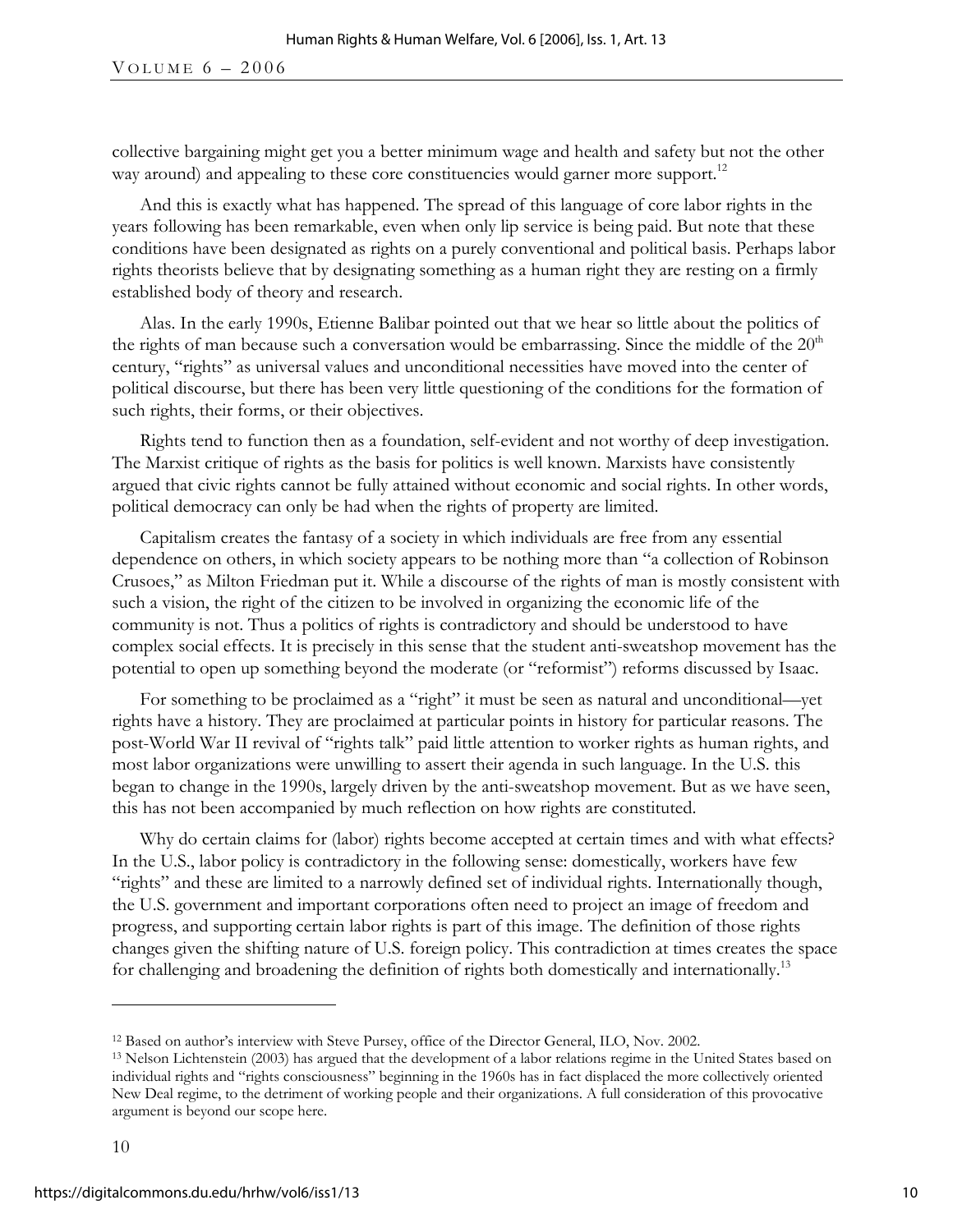Can the anti-sweatshop movement, in concert with other elements of the alter-mondialist/global justice movement, play on this contradiction to advance workers' collective power in free trade zones and in the United States? The fog of war may now obscure this question. But holding aside a debacle of nuclear proportions, international economic integration is likely to continue, and this question will not go away. In answering such a question, Freeman and Elliott's book at least gets economists in the game. Ross provides a detailed and expert analysis of a particularly important industry, and combines the best aspects of academic carefulness and popular appeal. It remains to be seen whether the analysis of labor rights discourse can produce a moral philosophy adequate to the task.

### **References**

- Adams, Roy J., 2003. "Voice for All: Why the Right to Refrain from Collective Bargaining is No Right at All," in James Gross, ed., Workers Rights as Human Rights, Ithaca: Cornell University Press.
- Bales, Jeffrey, 2000. Disposable People: New Slavery in the Global Economy, Berkeley: University of California Press.
- Bernstein, Aaron, "Nike Names Names," 2005. *Business Week*, April 13.
- Compa, Lance, 2003. "Workers Freedom of Association in the United States: The Gap Between Ideals and Practice," in James Gross, ed., Workers Rights as Human Rights, Ithaca: Cornell University Press.
- Cowie, Jefferson, 1999. Capital Moves: RCA's Seventy Year Quest for Cheap Labor, New York: The New Press.
- DeMartino, George, 2001. "Enslaved to Fashion: Companies, Consumers and the Campaign for Workers Rights in the Global Economy," *Human Rights & Human Welfare*, vol 1:2, April, pp.29-37
- French, Howard, 2005. "Anger in China over threat to the environment," *New York Times*, July 19, p.A3.
- French, John D.2002. "From the Suites to the Streets of Seattle: The Unexpected Reemergence of the Labor Question, 1994-99," *Labor History*, vol.43:3, pp.285-314.
- Greenhouse, Steven, 2005. "Among Janitors, Labor Violations go with job," *New York Times*, July 13, p.A1.
- Griffin, Gerard, Chris Myland and Anne O'Rourke, 2002. "Trade Unions and the Social Clause: A North-South Union Divide," Working Paper #81, National Key Centre in Industrial Relations, Monash University, available at http://www.buseco.monash.edu.au/depts/mgt/research/working\_papers/nkcir\_working\_pape rs/nkcir\_workingpaper\_81.pdf